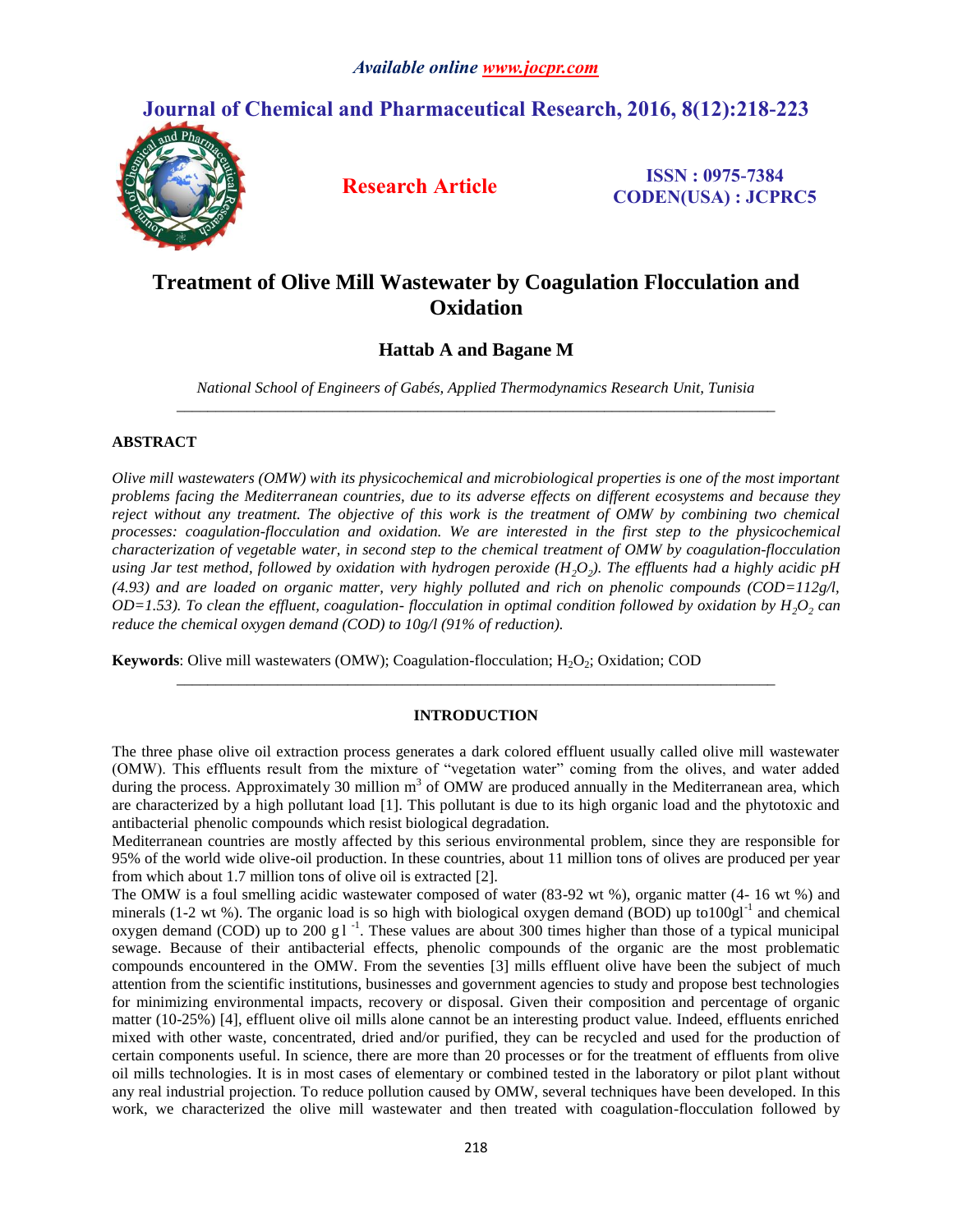oxidation with hydrogen peroxide  $(H_2O_2)$ . Chemical treatment by coagulation-flocculation is neither simple nor efficient for the reduction of organic materials in the OMW. It is also becoming less acceptable nowadays due to the higher costs associated with the large volumes of sludge generated, and the hazardous waste categorization of metal hydroxides [5]. However, this process may be applied to the OMW as a pre-treatment to remove the suspended solids.

 $\mathcal{L}_\text{max} = \mathcal{L}_\text{max} = \mathcal{L}_\text{max} = \mathcal{L}_\text{max} = \mathcal{L}_\text{max} = \mathcal{L}_\text{max} = \mathcal{L}_\text{max} = \mathcal{L}_\text{max} = \mathcal{L}_\text{max} = \mathcal{L}_\text{max} = \mathcal{L}_\text{max} = \mathcal{L}_\text{max} = \mathcal{L}_\text{max} = \mathcal{L}_\text{max} = \mathcal{L}_\text{max} = \mathcal{L}_\text{max} = \mathcal{L}_\text{max} = \mathcal{L}_\text{max} = \mathcal{$ 

For oxidation treatment, Several oxidizing agents have been tested for OMW treatment like hydrogen peroxide, ozone, chlorine, chlorinated derivatives (i.e., chlorine dioxide, sodium hypochloride, etc.), or a combination of them. Ozone and hydrogen peroxide systems are preferred because of their high oxidizing potential and the possibility of operating under atmospheric pressure and ambient temperatures without problematic decomposition products of the oxidizing agent [6].

#### **MATERIALS AND METHODS**

#### **Olive Mill wastewaters**

The OMW were collected from an olive oil mill in the area of Sfax (Tunisia) which used a discontinued process. Before use, the effluent was strongly stirred and decanted; the oily fraction was foamed and the deposit eliminated by decantation.

## **Experimental procedures**

A jar-test apparatus equipped with 4 glass beakers of 1L was employed for coagulation–flocculation experiments. Specifically, OME samples were thoroughly shaken for re-suspension of possible settled solids and then, 1000 mL of the sample were transferred to the beaker. For experiments where both coagulant and flocculant were used, firstly an appropriate dosage of coagulant  $(Al_2SO_4)$  was added directly, while stirring for 3 min at 120 rpm; fast stirring was required to increase the effectiveness of destabilization of particles and initiate coagulation. This was followed by a slow stirring for 20 min to increase the contact between coagulating particles and to facilitate the development of large flocs. To improve flocculation step, we introduce a flocculant (CaO) whose role is making the flocs more consistent, heavier and easily decantable. After the addition of reagents, the OMW mixture was left to rest and, as soon as separation was achieved, the supernatant is trapped in order to be analyzed. For the experiments where coagulation-flocculation was coupled with  $H_2O_2$  oxidation. Oxidation was carried out in a 250 ml Pyrex reactor equipped with a magnetic stirrer. The desired quantity of  $H<sub>2</sub>O<sub>2</sub>$  was introduced into 250 ml of the supernatant of the pretreated effluent by coagulation flocculation under the optimal conditions with a pH=8.5. The concentrations applied of  $H_2O_2$  vary from 3 to 30 g/l.

### **Physical–chemical analysis of OMW**

PH was determined with a pH-meter (BICASA). Electrical conductivity (EC) was measured with a conductivimeter HACH (DR/2000). Turbidity was measured by a turbidimeter HACH (DR/2000). Hydrotimetric titrate was measured by complexometric method by the EDTA  $(Na_2H_2Y)$  and it is expressed in <sup>o</sup>f. Optical density (OD) is the absorptance at 283 nm and was measured by a spectrophotometer HACH.

Total and dissolved chemical oxygen demand (COD) was determined by a colorimetric method. An appropriate amount of sample was introduced into a commercially available digestion solution and the mixture was then incubated for 120 min at 150°C in a DCO-meter (thermo BATH ALB 64). COD concentration was measured colorimetrically using UV/VIS spectrophotometer HACH (500 serie DU). The absorbance was determined at 620 nm.

#### **RESULTS AND DISCUSSIONS**

#### **Characterization of olive mill wastewater**

The characteristics of olive mill wastewaters are grouped in the following table

Based on the results of the table above, it shows the following observations:

The acidity of the olive mill wastewaters increases with the duration of storage. This phenomenon can be explained by self-oxidation and polymerization reactions which convert the phenolic alcohols to phenolic acids [7]. These vegetable waters with high acidity ( $pH = 4.93$ ) may have negative effects on the flora and fauna of the receiving environment. This acidity can be explained by the presence of organic acids such as phenolic acids and fatty acids. These discharges are also characterized by high turbidity equal to 4500 FTU which is explained by the dominance of colloidal fractions in suspended solids with a value of 2550 mg / l.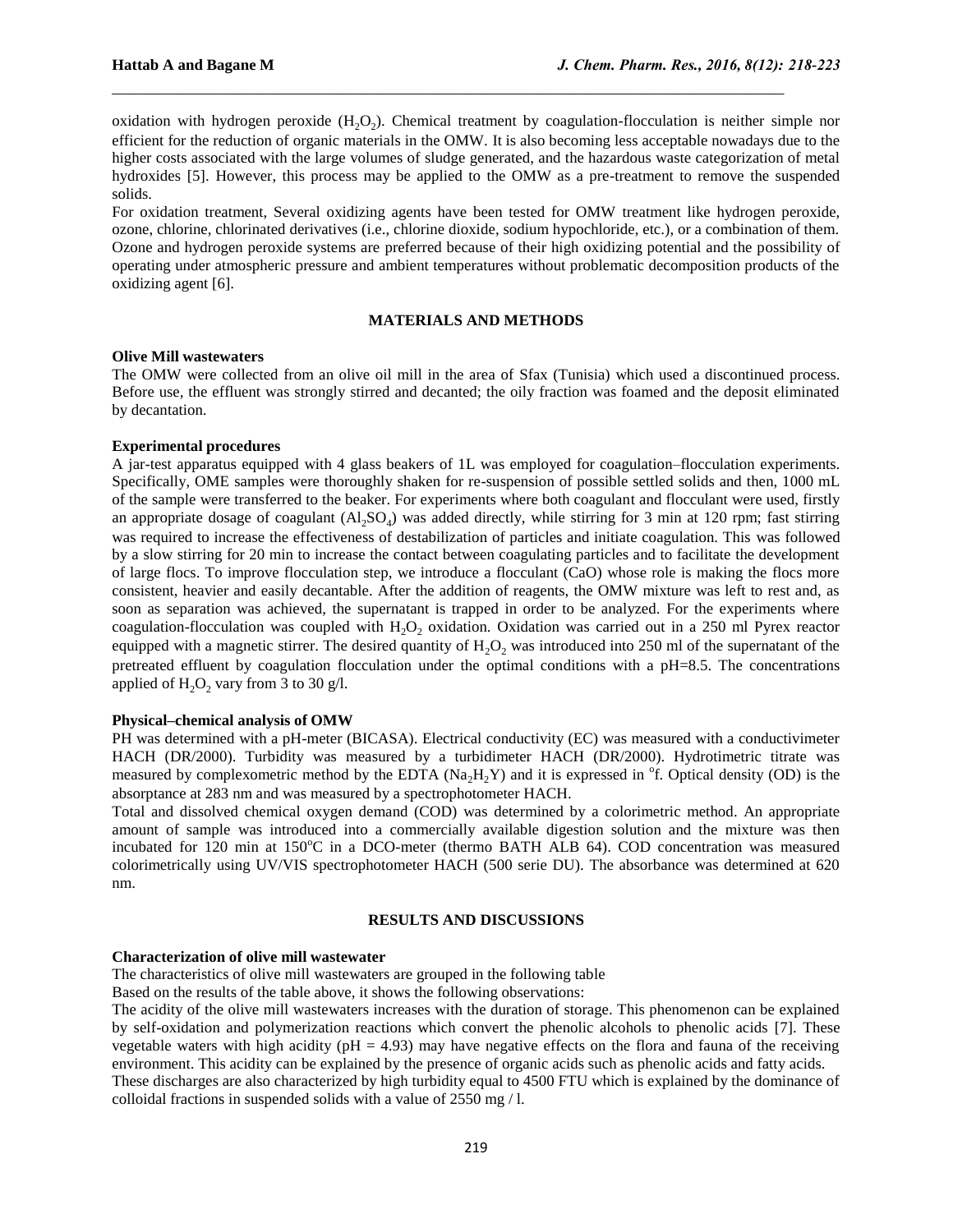|                         | Unit       | <b>Value</b> |
|-------------------------|------------|--------------|
| Conductivity            | ms/cm      | 21           |
| Salinity                | mg/1       | 105.5        |
| pН                      |            | 4.93         |
| λmax                    | Nm         | 283          |
| 0D                      |            | 1.532        |
| Turbidity               | <b>FTU</b> | 4500         |
| COD                     | mg/1       | 112000       |
| TH                      | $\circ$ f  | 3.36         |
| $T(\overline{Ca}^{2+})$ | $\circ$ f  | 2.4          |
| TH $(Mg^{2+}$           | $\circ$ f  | 0.96         |
| MES                     | mg/l       | 2550         |

**Table1: Characteristics of raw olive mill wastewater**

 $\mathcal{L}_\text{max} = \mathcal{L}_\text{max} = \mathcal{L}_\text{max} = \mathcal{L}_\text{max} = \mathcal{L}_\text{max} = \mathcal{L}_\text{max} = \mathcal{L}_\text{max} = \mathcal{L}_\text{max} = \mathcal{L}_\text{max} = \mathcal{L}_\text{max} = \mathcal{L}_\text{max} = \mathcal{L}_\text{max} = \mathcal{L}_\text{max} = \mathcal{L}_\text{max} = \mathcal{L}_\text{max} = \mathcal{L}_\text{max} = \mathcal{L}_\text{max} = \mathcal{L}_\text{max} = \mathcal{$ 

The OMW studied have a high electrical conductivity value equal to  $21 \text{mS.cm}^{-1}$ . This value gives a general idea about the high salt present in these effluents; this content is due to salting practices for the conservation of olives before crushing in addition to the natural wealth of vegetable dissolved mineral salts [8]. Organic matter of olive oil mills effluents consists of polysaccharides (13-53%), protein (8-16%), phenolic compounds (2-15%), lipids (1- 14%), polyalcohols (3-10%) and organic acids (3-10%) [6]. This composition results from the destruction of tissue during the olive crushing and oil extraction [9]. The average organic matter content expressed as COD is approximately 112g/l. This shows the high oxygen demand for the complete oxidation of the organic matter contained in this effluent. This content is very high compared to that stored in other types of waste [7].

# **Treatment of olive mill wastewaters**

Several technologies have known already proven in the field of treatment of liquid effluent mills. Among these include techniques coagulation-flocculation and oxidation, in effect:

The coagulation-flocculation is used to reduce turbidity caused by colloidal particles.

The oxidation by hydrogen peroxide reduces the COD value by transforming a part of the organic matter into  $CO_2$ .

## **Treatment by coagulation-flocculation**

This section aims to study the reduction of turbidity, colloidal matter and organic fillers, using the method of Jar-Test. The clotting assays were performed in the laboratory at room temperature and atmospheric pressure. For a volume of vegetable water three parameters are studied: the effect of pH, coagulant dose and flocculant dose.

## **Effect of pH**

To optimize the pH value, the following steps are followed:

Introduce in each beaker 1 liter of crude olive mill wastewater. Putting these solutions in fast stirring (120 rpm); Introduce 15 ml of coagulant from a solution with a  $0.4*10^3$  g/l concentration in each beaker (always with rapid stirring), and measure the initial pH value of these solutions. Adjust the pH values to 5.5, 6, 6.6 and 7 by addition of acid (H<sub>2</sub>SO<sub>4</sub>) (4N) or basic NaOH (5N). After 3 min, add 3 g of quicklime in each beaker. Reduce the stirring speed to 30 rpm and after 20 min, stop stirring and read the value of decanted volume. The results obtained are summarized in the following table:

#### **Table 2: Variation of decanted volume with the pH value**

| nH <sup>c</sup><br>final | $Q_{\Delta}$ | ¬ ⌒<br>ے ، | $\overline{\phantom{0}}$<br>. . | $\Omega$<br>⇁<br>$\cdot$ | റ.പ |
|--------------------------|--------------|------------|---------------------------------|--------------------------|-----|
| (ml)<br>$V$ decanted     | 000          | 800        | 710                             | 700                      | 680 |

As shown in Table 2, the settled volume observed after 24 decreases with the increasing of pH value, which implies that the optimum value of pH is 8.5, which corresponds to a decanted volume (settled solids) equal 680 ml. The discharge standard pH is equal to 8.5 and if the pH exceeds this value an acidification step is unavailable to meet this standard.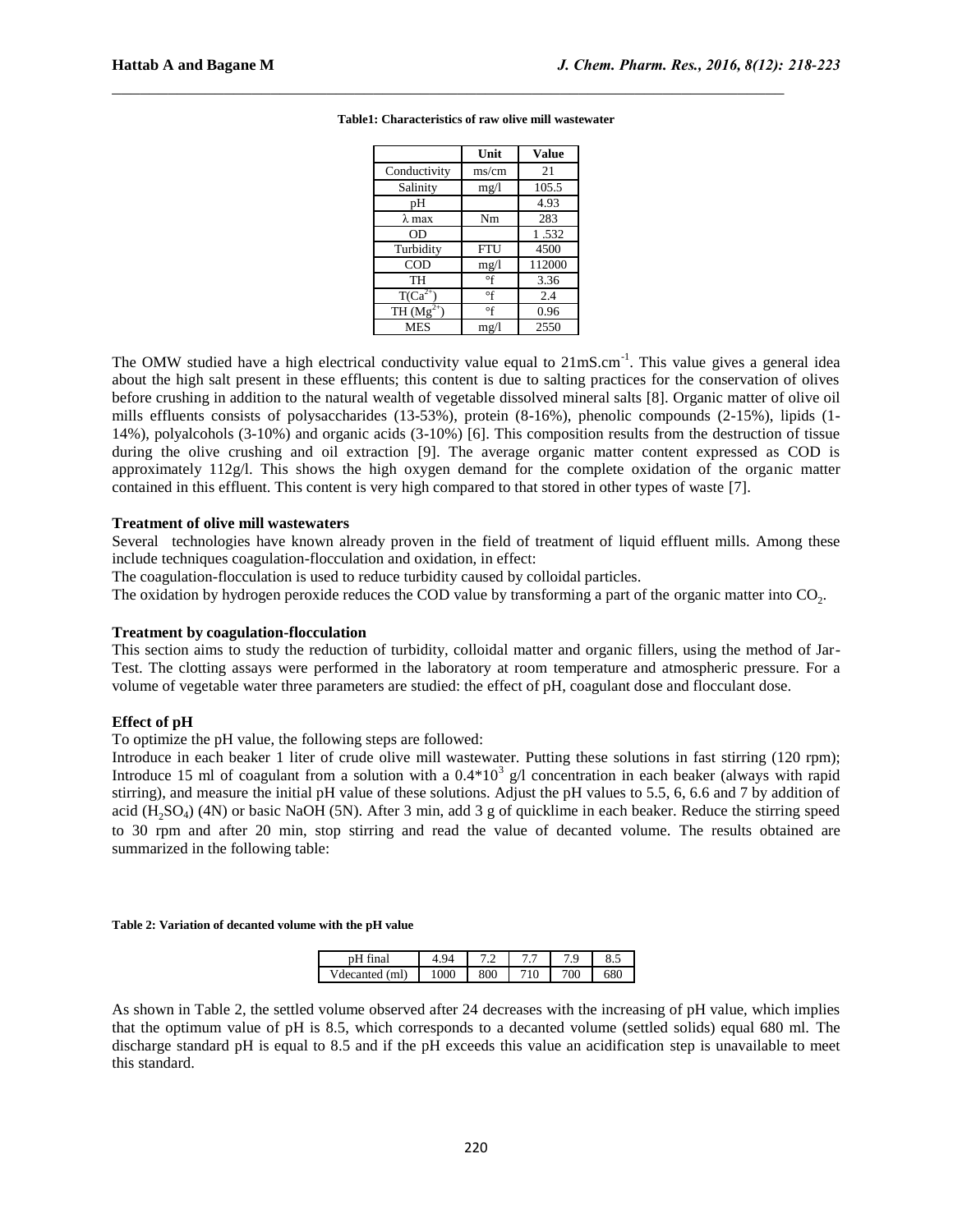# **The dose of coagulant**

The quicklime CaO was chosen because of its higher density and abundance in active substance compared to the slaked material and hence easier to handle [10]. To optimize the dose of coagulant, the optimal pH is equal to 8.5 and we vary the coagulant concentrations: 1; 1.2; 1.5 1.7g/l and 3 g/l of quicklime. After 1.5h of settling volumes of solids observed is shown in the figure below:

 $\mathcal{L}_\text{max} = \mathcal{L}_\text{max} = \mathcal{L}_\text{max} = \mathcal{L}_\text{max} = \mathcal{L}_\text{max} = \mathcal{L}_\text{max} = \mathcal{L}_\text{max} = \mathcal{L}_\text{max} = \mathcal{L}_\text{max} = \mathcal{L}_\text{max} = \mathcal{L}_\text{max} = \mathcal{L}_\text{max} = \mathcal{L}_\text{max} = \mathcal{L}_\text{max} = \mathcal{L}_\text{max} = \mathcal{L}_\text{max} = \mathcal{L}_\text{max} = \mathcal{L}_\text{max} = \mathcal{$ 



**Figure 1: Change in volume of settled solids depending on the dose of coagulant**

This figure shows that the optimal dose of coagulant which corresponds to the minimum volume equal to 860ml decantate is 1.5g/l.

#### **The dose of flocculant**

To optimize the dose of floculant, we fixed the pH to 8.5, the concentration of the coagulant in 1.5g/l and we make vary the concentration of CaO: 2; 2.5; 3; 3.5 and 4g/l. The optimal concentration of CaO is deducted on one hand by the evolution of the volume settled after a time of 11 hours and on the other hand by the calculation of the COD of floating obtained. The found experimental values are presented on the following figures:



**Figure 2: Evolution of settled volume of OMW depending on the mass of flocculant**



**Figure 3: Change in supernatant COD depending on the concentration of quicklime**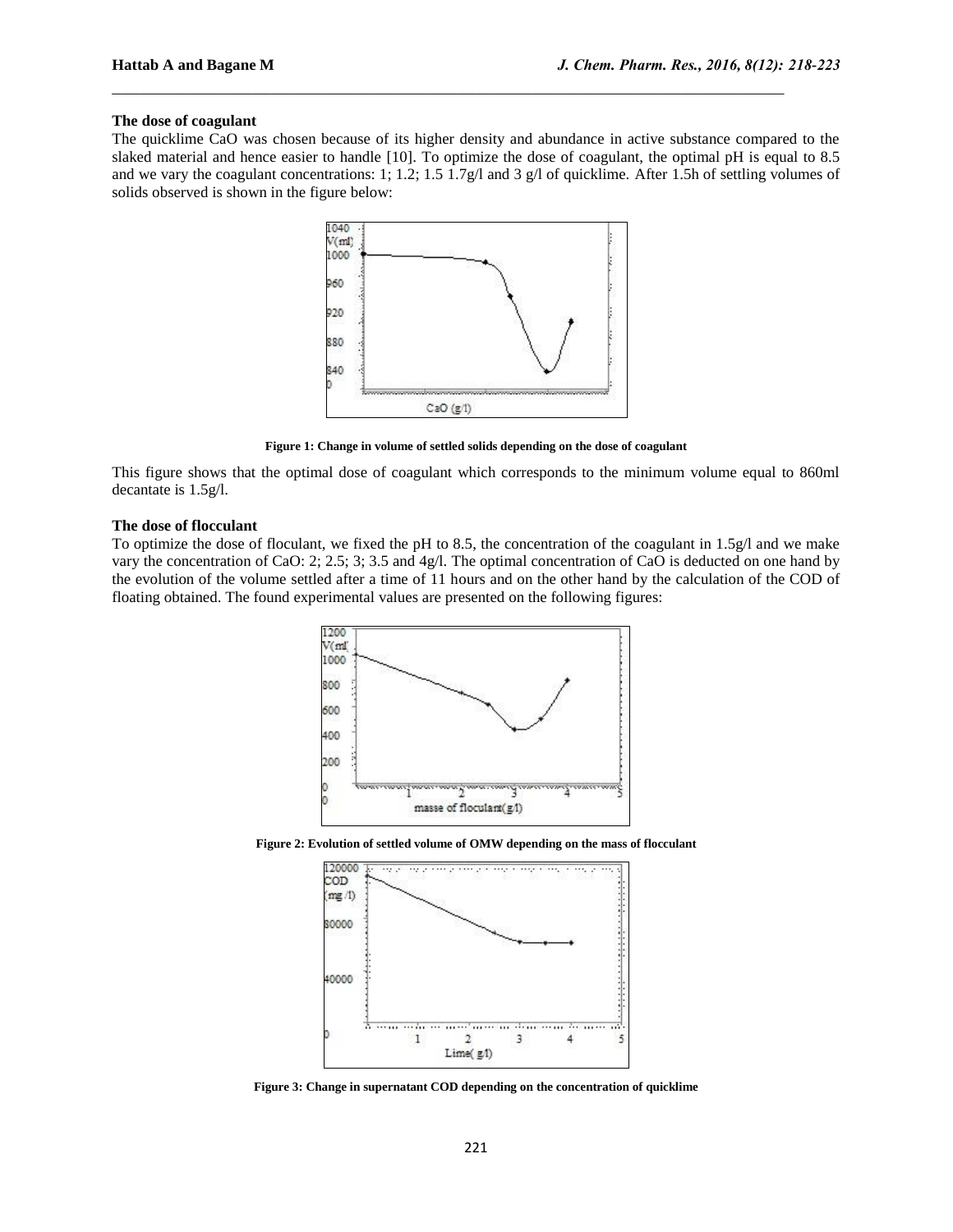According to the figure 3, we notice that the COD decreases gradually with the increase of quicklime concentration to reach a limit value which from it begins to stabilize. It is deduced that the optimum concentration of CaO is equal to 3g/l, which corresponds to a minimum of COD= 61350 mg/l (that is a dejection of 45.2% of COD), and a minimal volume of muds equal to 420 ml (figure 2). To improve the rate of COD dejection and the concentration of polyphenols, we call on to the oxidation by the hydrogen peroxide  $H_2O_2$ .

 $\mathcal{L}_\text{max} = \mathcal{L}_\text{max} = \mathcal{L}_\text{max} = \mathcal{L}_\text{max} = \mathcal{L}_\text{max} = \mathcal{L}_\text{max} = \mathcal{L}_\text{max} = \mathcal{L}_\text{max} = \mathcal{L}_\text{max} = \mathcal{L}_\text{max} = \mathcal{L}_\text{max} = \mathcal{L}_\text{max} = \mathcal{L}_\text{max} = \mathcal{L}_\text{max} = \mathcal{L}_\text{max} = \mathcal{L}_\text{max} = \mathcal{L}_\text{max} = \mathcal{L}_\text{max} = \mathcal{$ 

# **Oxidation by H2O<sup>2</sup> treatment**

The object of this stage is essentially dedicated to the oxidation of the organic matter contained in the vegetable water using as oxidant: the hydrogen peroxide  $(H_2O_2)$ . The oxidation experiments were carried out on 250 ml of the floating of OMW treated by coagulation flocculation in the optimal conditions with pH=8.5. The applied dose of  $H_2O_2$  varies from 3 to 30 g/l. The studied parameters are the reaction time and the dose of  $H_2O_2$ . The study of the effect of the reaction time of the degradation of organic material in the presence of  $H_2O_2$  is based on the calculation of the COD and the absorbance (OD) at 283 nm over time.

# Effect of reaction time and dose of  $\text{H}_{2}\text{O}_{2}$  on OD

The results of analysis of samples taken over time are presented on the figure below:



**Figure 4: Evolution of OD over time for [H2O2] =30 g/l and 3 g/l**

We notice that the DO decreases significantly from 1.4 to 0.5 (64% of reduction) for a concentration of  $[H_2O_2]$  = 30g/l after 60 min of reaction. However, it decreases from 1.4 to 1.3 (15% of reduction) for  $[H_2O_2] = 3g/$ l after 20 min. For the high dose of  $H_2O_2$ , we note that the OD shows an increase after 60 min of reaction that can be explained by the training of reactive intermediates that absorb light at 283 nm.

# Effect of reaction time and dose of  $\text{H}_{2}\text{O}_{2}$  on COD

The corresponding COD measurements are shown in Figure 5



**Figure 5: Evolution of COD over time for [H2O2] = 30 g/l and 3 g/l**

Figure 5 shows the degradation profile of COD removal at various hydrogen peroxide concentrations as a function of the time. The results indicate that COD removal increased by increasing the concentration of peroxide from 3 to